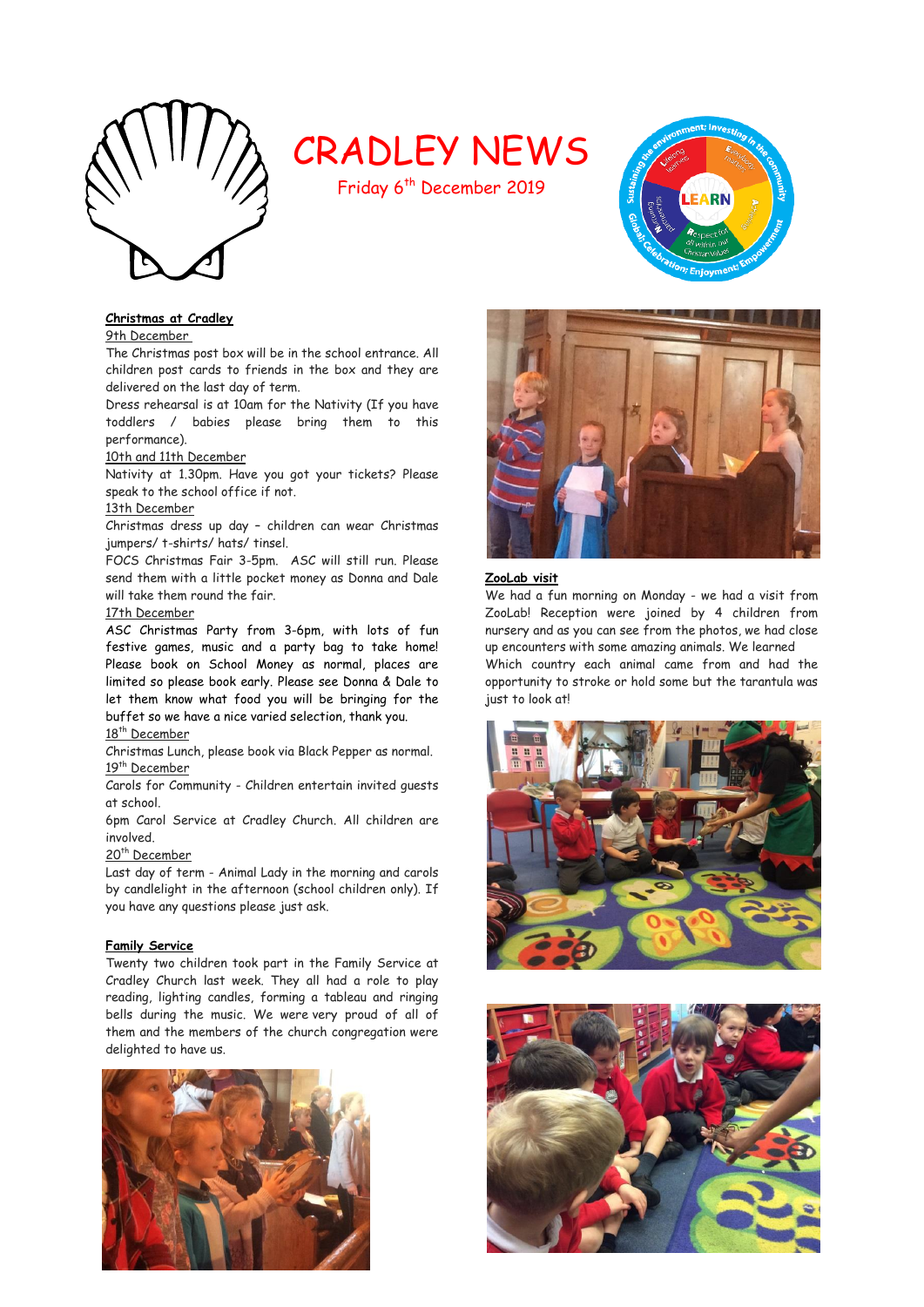# **Class 4 trip**

On Tuesday, Class 4 went on a Victorian trip to the Judge's Lodgings in Presteigne. We began by learning lots of stories about how Victorians celebrated Christmas and how they decorated their houses. We then learned about the different toys that rich and poor children would play with, we created a Victorian decoration and we played Victorian post-dinner games.



#### **Class 5 Open the book**

Year 6 had fun telling the story of Joseph being reunited with his brothers on Thursday in our Open the Book assembly.



#### **FOCS News**

- There is still plenty of Apple Juice left, please come to reception if you would like to purchase any more bottles – please remember to return your used bottles to be recycled.
- Come and join us at the Cradley Village Christmas Fair and Market tomorrow, Saturday 7<sup>th</sup> December. FOCS will have a stall next to the cubs. Thank you to all the volunteers for kindly sparing your time on a Saturday.
- We look forward to a fun evening at the Christmas Wreath Making workshop tonight, thank you to those who have signed up.
- The FOCS Christmas Fair takes place on Friday  $13<sup>th</sup>$ December from 3-5pm. Please come along and help support this great festive event. Raffle tickets have been sent home, please help support FOCS by selling these to family and friends.

**We are asking for donations of good quality, clean unwanted toys, games, puzzles, teddies etc for** 

**the Bric a Brac stall, please leave any donations in the foyer.** 

**We are also asking for any donations of unwanted/unused gifts which can be sold at the Gift Shop at the Christmas Fair. These will then be gift wrapped and sold to give as presents for loved ones at Christmas. Please leave any donations in the foyer.** 

#### **Nursery**

Christmas has arrived in Nursery and this week we have all thoroughly enjoyed getting into the Christmas spirit. Our story of the week this week has been 'Stick Man' which we have all enjoyed listening to at circle times this week and bringing the story to life during our role play. On Monday Lauren helped us to make our own Christmas trees, using card to cut out our own tree shape we then used lots of coloured pom poms to decorate our trees. On Tuesday we've made Christmas tree decorations with Carol, using powder paint we've turned pine cones green and covered them in glitter to hang on our trees at home. Wednesday was our P.E session and in the hall we all took part in a giant snow ball game, it was very exciting. Nursery has been full of Christmas fun this week, with decorating Nursery's tree, Nativity practise and lots of fun games. On Thursday Katrina helped us to make our own reindeer faces, using brown playdough, twigs and a red nose! All of the children got to take home their very own Rudolph's. We have finished off our fun festive week with cooking with Lauren on Friday where we made Santa Cakes.

#### **Teeny Tots**

We are a friendly local toddler group that meets in Storridge Village Hall and occasionally at Cradley Nursery. We welcome little ones from 0-5, accompanied and supervised by their parents/carers, to stay and play. We meet on Thursdays from 10:30-12, during term time, for a charge of £2 per family, which includes a craft activity, game, songs, snacks and drinks. Please come and join us!

## **Value of the Month - THANKFULNESS**

#### **1 Thessalonians 5:18**

"In everything give thanks; for this is God's will for you in Christ Jesus."

Chosen by Gary, our maintenance man.

#### **Attendance**

Well done to Class 2 who've had 97.22% attendance since last week. They get to look after Alfie the Attendance Bear all next week. Please can we remind parents that late arrivals after the registers close at 8.55am count as a missed morning session and are included in attendance figures.

**Class 1 – 97.07% Class 2 – 97.22% Class 3 – 97.14% Class 4 – 96.51% Class 5 – 96.8% Whole School – 97.04%**